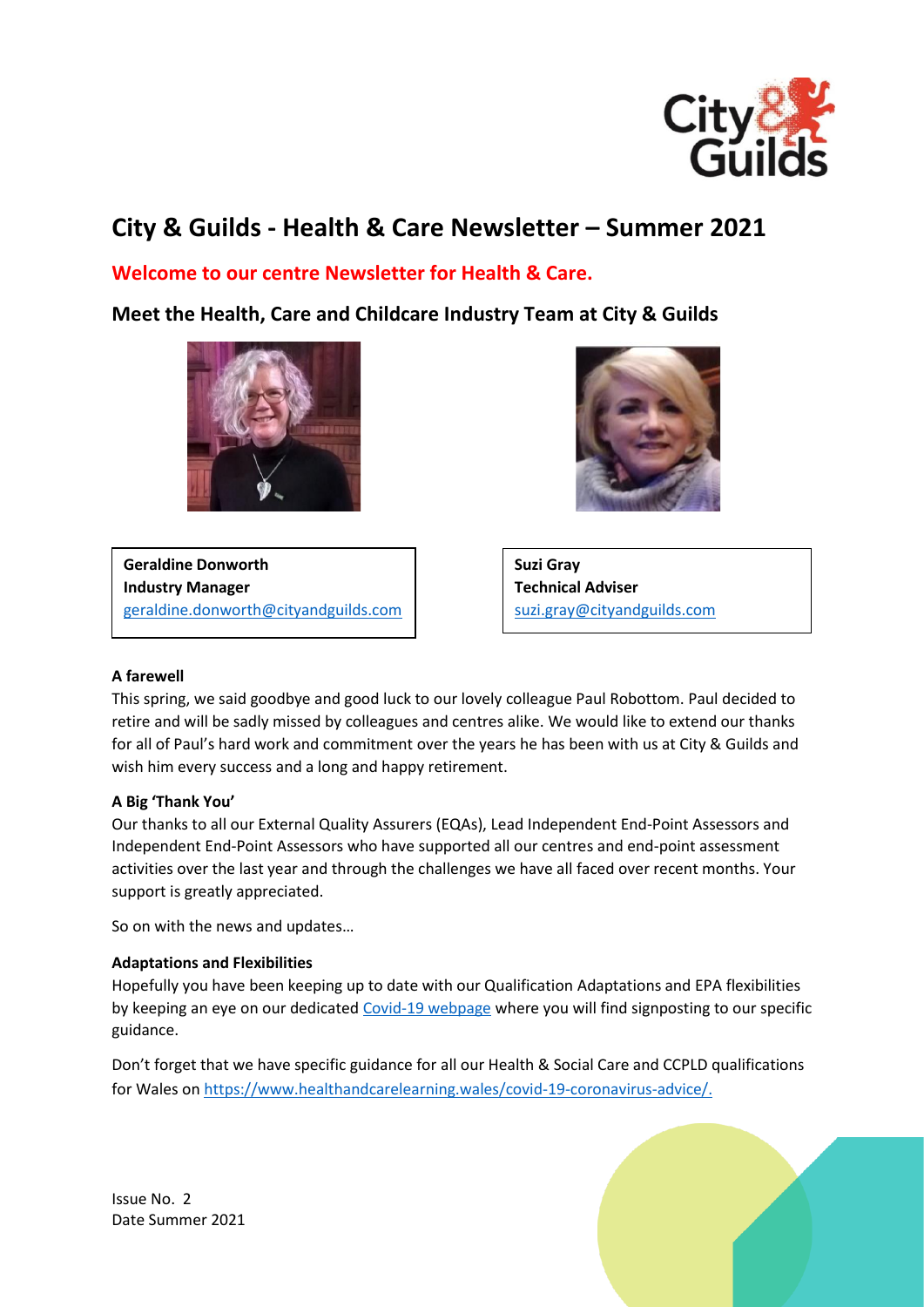## **Adult Care qualifications and apprenticeships in England**

**The Level 2 Adult Care Worker and Level 3 Lead Adult Care Worker standards were expected to be reviewed at some point this year. There are no details available yet on the Institute's (IfATE) web pages.**

## **3095-31 Level 3 Diploma in Adult Care**

We have been working on a number of additional optional units to be added to this qualification. More details will follow in the coming weeks and these should be available from September/October.

## **A New Level 3 Diploma in Adult Care**

Skills for Care has been working with the sector to produce a revised qualification specification for this qualification. We will be starting to explore exactly what this means in the coming weeks and months. At the moment it looks as though there will be a need for a new qualification to meet the new specifications.

We are trying something new by hosting an afternoon of virtual drop-in sessions for centres to come together with Geraldine and Suzi to discuss and contribute to the design of the new qualification. The sessions will be as interactive as we can make them.

## Please keep 25 June 2021 between 1.00pm - 4.45pm available if you would like to join us.

We are thinking about using this session as a series of four 45 minutes slots so that we can include as many centres as possible.

## **Timings will be:**

1pm – 1.45pm [https://www.eventbrite.co.uk/e/helping-design-the-new-city-guilds-level-3-diploma](https://www.eventbrite.co.uk/e/helping-design-the-new-city-guilds-level-3-diploma-in-adult-care-tickets-159490824349)[in-adult-care-tickets-159490824349](https://www.eventbrite.co.uk/e/helping-design-the-new-city-guilds-level-3-diploma-in-adult-care-tickets-159490824349)

2pm – 2.45pm [https://www.eventbrite.co.uk/e/helping-design-the-new-city-guilds-level-3-diploma](https://www.eventbrite.co.uk/e/helping-design-the-new-city-guilds-level-3-diploma-in-adult-care-tickets-159504701857)[in-adult-care-tickets-159504701857](https://www.eventbrite.co.uk/e/helping-design-the-new-city-guilds-level-3-diploma-in-adult-care-tickets-159504701857)

3pm - 3.45pm [https://www.eventbrite.co.uk/e/helping-design-the-new-city-guilds-level-3-diploma-](https://www.eventbrite.co.uk/e/helping-design-the-new-city-guilds-level-3-diploma-in-adult-care-tickets-159506414981)

[in-adult-care-tickets-159506414981](https://www.eventbrite.co.uk/e/helping-design-the-new-city-guilds-level-3-diploma-in-adult-care-tickets-159506414981)

4pm – 4.45pm [https://www.eventbrite.co.uk/e/helping-design-the-new-city-guilds-level-3-diploma](https://www.eventbrite.co.uk/e/helping-design-the-new-city-guilds-level-3-diploma-in-adult-care-tickets-159506978667)[in-adult-care-tickets-159506978667](https://www.eventbrite.co.uk/e/helping-design-the-new-city-guilds-level-3-diploma-in-adult-care-tickets-159506978667)

Please use the links above to book your slot. Places will be limited to 20 per session, so please limit your bookings to **one person per centre** and then be prepared to cascade to your teams. We will send invitations as soon as we can. These places will be allocated on a first come, first served basis.

## **4222-34 Level 4 Diploma in Adult Care**

The Level 4 Diploma in Adult Care is already approved by Skills for Care. It is recognised as the mandatory qualification for the Level 4 Lead Practitioner in Adult Care apprenticeship standard. The L4 Diploma qualification is available for delivery as a standalone qualification.

We have made some changes to the Handbook by refreshing some mandatory content and adding in 2 new optional units which will support the delivery of the apprenticeship standard. A mapping document showing the coverage of the standard through the qualification is also available.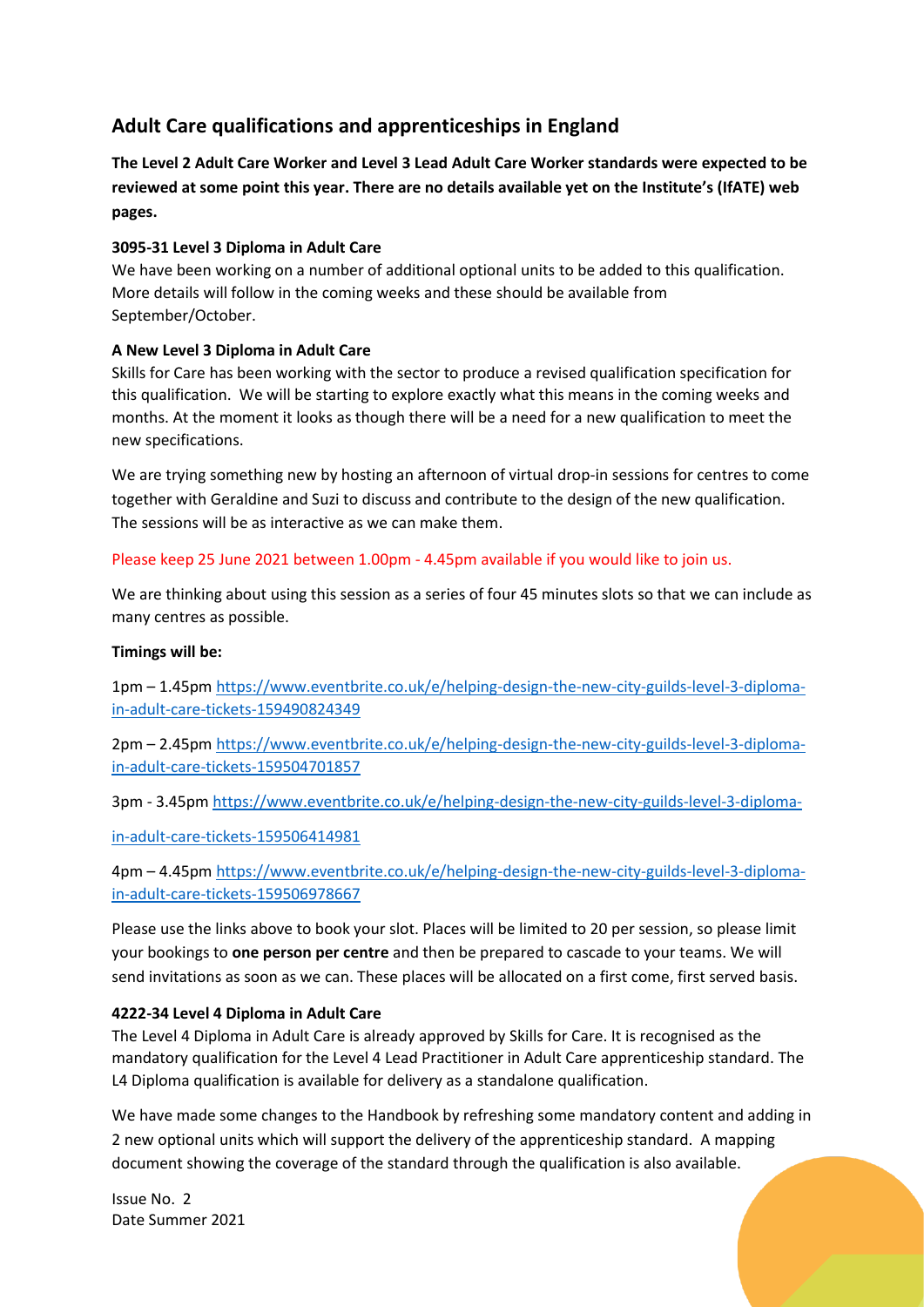You will find the qualification handbook on th[e 4222](https://www.cityandguilds.com/qualifications-and-apprenticeships/health-and-social-care/care/4222-health-and-social-care#tab=documents) web page.

### **EPA for Lead Practitioner in Adult Care**

We have launched our EPA offer for this standard. The EPA Pack for Centres and recording forms can be found on the [9047](https://www.cityandguilds.com/qualifications-and-apprenticeships/health-and-social-care/care/9047-lead-practitioner-in-adult-care#tab=documents) web page. Exemplar materials can be accessed through our EPA Pro platform. This product is open for registrations.

### **The [3080-50](https://www.cityandguilds.com/qualifications-and-apprenticeships/health-and-social-care/management-in-health-and-social-care/3080-level-5-diploma-in-leadership-and-management-for-adult-care) Level 5 Diploma in Leadership & Management for Adult Care (England)**

The L5 Diploma qualification is endorsed by Skills for Care. It is recognised as a mandatory qualification in the Level 5 Leader in Adult Care apprenticeship. The L5 Diploma qualification is also live for delivery as a standalone qualification. We have refreshed the qualification handbook (September 2020 Version 3.0) to include more guidance on unit assessment. We have also competed a mapping document for centres to use which maps the L5 Diploma qualification to the skills and knowledge requirements of the Leader in Adult Care apprenticeship standard.

We will be extending this qualification.

We have developed an EPA Product to support this standard. The EPA Pack for centres and recording forms can be found on the [9046 web page.](https://cityandguilds.sharepoint.com/sites/HealthCareandChildcareCommunicationHub/Shared%20Documents/Centre%20newsletter/Summer%202021/December%20Newsletter%202020V1.docx) Exemplar materials will soon be available through EPA Pro.

#### **A New Level 5 Diploma in Leadership & Management for Adult Care (England)**

As with the Level 3 Diploma in Adult Care, Skills for Care has been working with the sector to produce a revised qualification specification for this qualification. We will be starting to explore exactly what this means in the coming weeks and months. At the moment, it looks as though there will be a need for a new qualification to meet the new specifications.

We are approaching centres consultation on this qualification in the same way as the Level 3 by hosting an afternoon of virtual drop-in sessions for centres to come together with Geraldine and Suzi to discuss and contribute to the design of the new qualification. The sessions will be as interactive as we can make them.

#### Please keep 02 July 2021 between 1-4.45 available if you would like to join us.

We are thinking about using this session as a series of four 45 minutes slots so that we can include as many centres as possible.

#### **Timings will be:**

1pm – 1.45pm [https://www.eventbrite.co.uk/e/help-design-a-new-city-guilds-level-5-diploma-for](https://www.eventbrite.co.uk/e/help-design-a-new-city-guilds-level-5-diploma-for-leaders-in-adult-care-tickets-159603722029)[leaders-in-adult-care-tickets-159603722029](https://www.eventbrite.co.uk/e/help-design-a-new-city-guilds-level-5-diploma-for-leaders-in-adult-care-tickets-159603722029)

2pm – 2.45pm [https://www.eventbrite.co.uk/e/help-design-a-new-city-guilds-level-5-diploma-for](https://www.eventbrite.co.uk/e/help-design-a-new-city-guilds-level-5-diploma-for-leaders-in-adult-care-tickets-159627204265)[leaders-in-adult-care-tickets-159627204265](https://www.eventbrite.co.uk/e/help-design-a-new-city-guilds-level-5-diploma-for-leaders-in-adult-care-tickets-159627204265)

3pm - 3.45pm [https://www.eventbrite.co.uk/e/help-design-a-new-city-guilds-level-5-diploma-for](https://www.eventbrite.co.uk/e/help-design-a-new-city-guilds-level-5-diploma-for-leaders-in-adult-care-tickets-159627481093)[leaders-in-adult-care-tickets-159627481093](https://www.eventbrite.co.uk/e/help-design-a-new-city-guilds-level-5-diploma-for-leaders-in-adult-care-tickets-159627481093)

4pm – 4.45pm [https://www.eventbrite.co.uk/e/help-design-a-new-city-guilds-level-5-diploma-for](https://www.eventbrite.co.uk/e/help-design-a-new-city-guilds-level-5-diploma-for-leaders-in-adult-care-tickets-159627631543)[leaders-in-adult-care-tickets-159627631543](https://www.eventbrite.co.uk/e/help-design-a-new-city-guilds-level-5-diploma-for-leaders-in-adult-care-tickets-159627631543)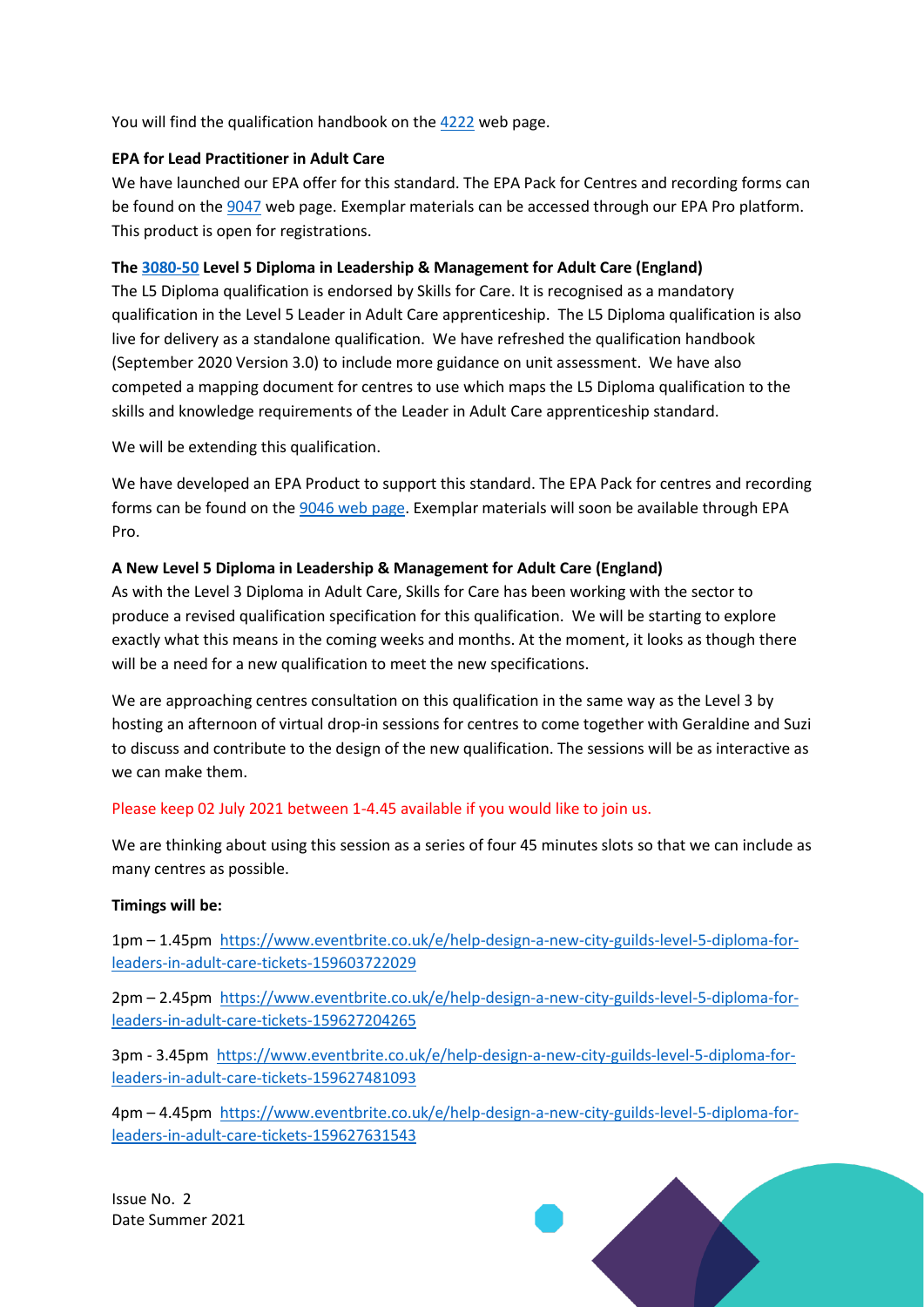Please use the links above to book your slot. Please make it clear which slot you would like to book for. Places will be limited to 20 per session, so please limit your bookings to **one person per centre** and then be prepared to cascade to your teams. We will send invitations as soon as we can. These places will be allocated on a first come, first served basis.

## **3614 Level 4 in Independent Advocacy Practice**

This specialist qualification has been designed working alongside Kate Mercer Training and Carers Federation, in conjunction with AdviceNI and in consultation with the Department of Health & Social Care and Department for Education in England.

This single qualification replaces the Level 3 Certificates and Diploma. The qualification handbook is available on th[e 3614 web page](https://www.cityandguilds.com/qualifications-and-apprenticeships/health-and-social-care/care/3614-independent-advocacy-practice#tab=documents)

A centre meeting is being planned in the coming months – please look out for an alert that will be sent out soon.

## **Dental Nursing**

There has been a significant change to our dental nursing offer. We have developed 2 new qualifications, which are available for registrations.

The current 5234-01 Level 3 Diploma in Dental Nursing will close for registrations on 31 July 2021. This qualification will still be supported through to the end certification period 31 July 2024. The Evolve tests will continue to operate and External Quality Assurance activities will continue.

## **4238-12 Level 3 Extended Diploma in Dental Nursing**

This qualification has been designed to support the Dental Nurse (Integrated) apprenticeship standard in England and incorporates the End-Point Assessment within the qualification.

We have developed a Get to Gateway resource to support this qualification. You can request a demo on the [Get to Gateway webpage](https://www.cityandguilds.com/apprenticeships/get-to-gateway) or email [digitalsales@cityandguilds.com.](mailto:digitalsales@cityandguilds.com)

## **4238-03 Level 3 Diploma in Dental Nursing**

This qualification is a standalone qualification and is available in England, Wales and Northern Ireland.

The qualification Handbooks are available on th[e 4238 webpage](https://www.cityandguilds.com/qualifications-and-apprenticeships/health-and-social-care/dental-nursing/4238-dental-nursing#tab=documents) where you will also find a set of

FAQs relating to the new qualifications.

## **Smartscreen resources to support the dental nursing qualifications**

These are in development and should start appearing on SmartScreen by the end of June. The resources will consist of worksheets and handouts based on the content of GDC Learning Outcomes. We will provide mapping documents to identify links to both the 4238 and 5234 qualifications.

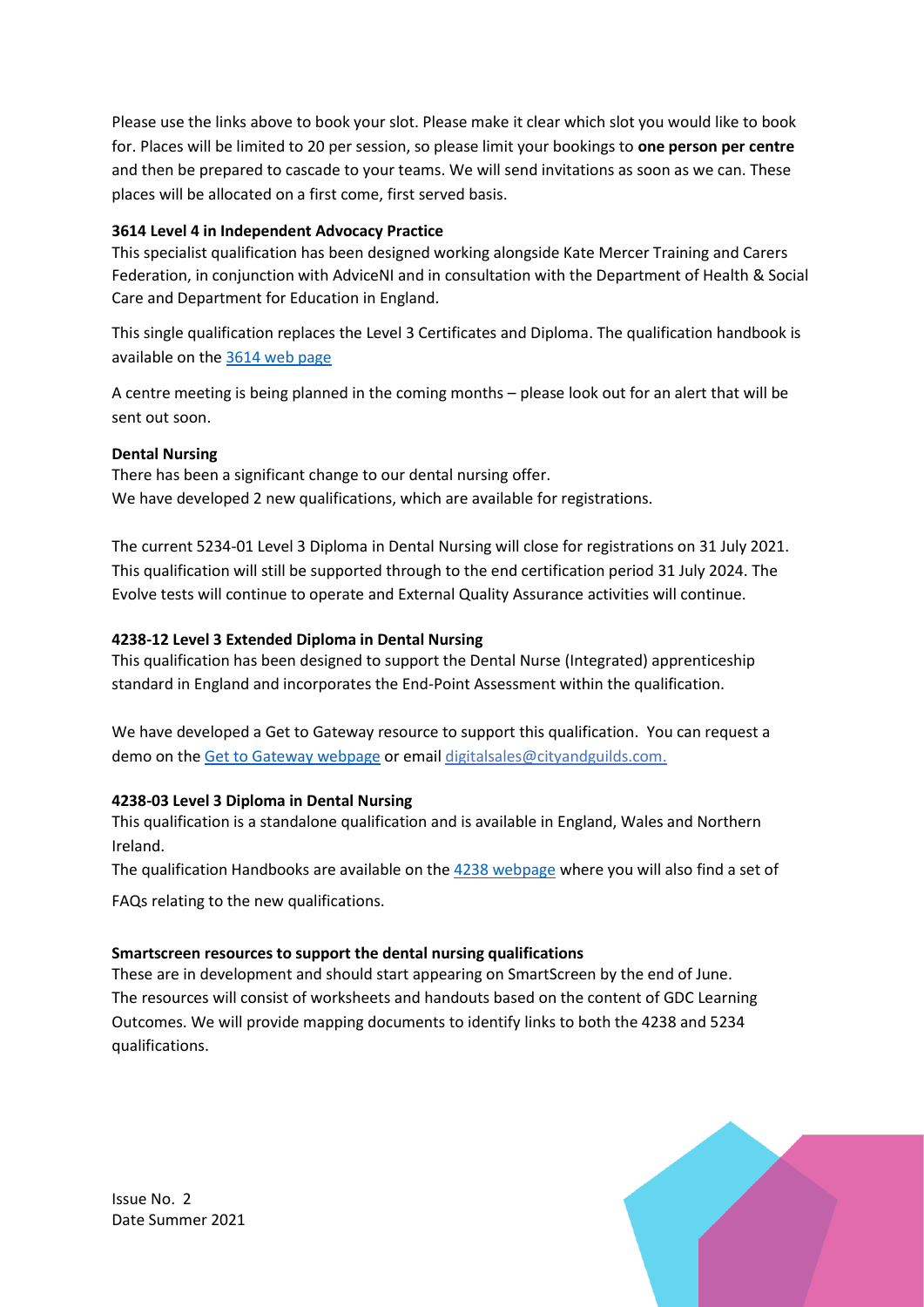#### **5234-01 Level 3 Diploma in Dental Nursing**

This qualification will CLOSE for registrations on 31 July 2021. It is funded by ESFA in England for starts up until that date.

#### **Healthcare**

The three apprenticeship standards Healthcare Support Worker (L2), Senior Healthcare Support Worker (L3) and Healthcare Assistant Practitioner(L5) are ALL in the process of being reviewed by the Trailblazer group. **Please look out for consultations from the Institute for Apprenticeships and Technical Education.**

#### **L2 Healthcare Support Worker Apprenticeship – 'Get to Gateway'**

We have developed a new product called '**Get to Gateway**' to support the on-programme delivery of the **L2 Healthcare Support Worker apprenticeship standard**. This is now available to centres. It has been designed specifically for apprentices and supports their learning and development through their 'on programme' apprenticeship journey aligned directly to the skills, knowledge, and behaviours they require within the apprenticeship standard and job role.

For more details on this, please contact the Health, Care and Childcare team or the Digital Solutions Team [digitalsales@cityandguilds.com.](mailto:digitalsales@cityandguilds.com)

More information on Get to Gateway can be found [Here.](https://www.cityandguilds.com/apprenticeships/get-to-gateway)



## **Become a Lead Independent End Point Assessor (LIEPA)/Independent End Point Assessor (IEPA) - Apprenticeships in England/End Point Assessment (EPA)**

For those of you wanting to find out more about the above opportunities, then further information can be found on the link below. We are currently recruiting for more LIEPAs/IEPAs for all our apprenticeship EPAs.

[Become an independent assessor -](https://www.cityandguilds.com/apprenticeships/emerging-standards/independent-end-assessor) find out more here.



Independent End-point Assessors

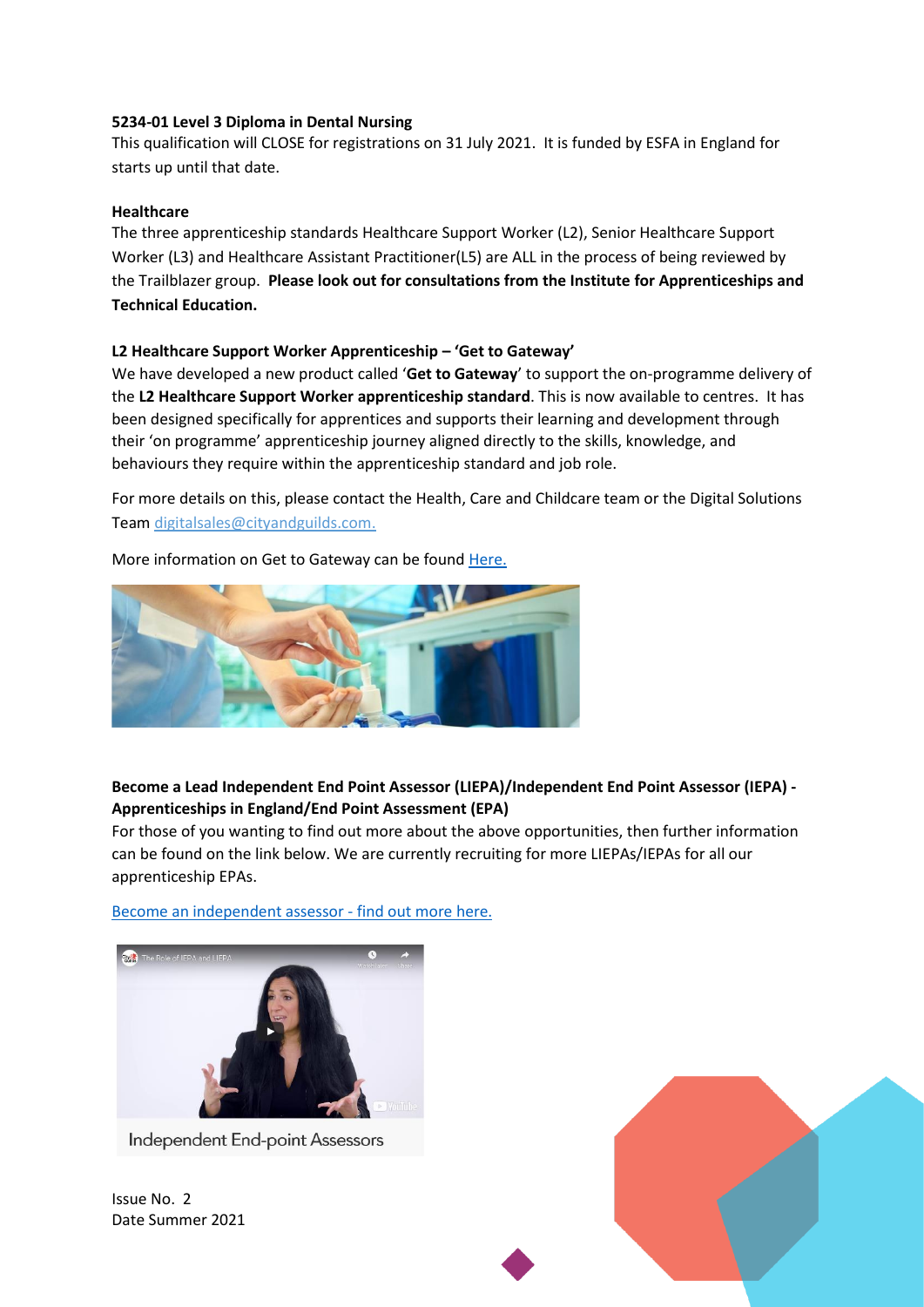#### **Join our Social Media groups**

Recently launched on LinkedIn, the Adult Care Apprenticeship Support Group is growing in its centre membership. Designed to enable us and members to share best practice in apprenticeship delivery, raise issues for further discussion or receive communications from us, we hope membership will grow further, so please join.



**Adult Care Apprenticeship Support** Group (England)

<https://www.linkedin.com/groups/13600520/>

There is also a Dental Nursing LinkedIn group. Connect with Geraldine on LinkedIn and ask to be invited to join the group.

#### **Best Practice Guides in using Expert Witnesses and Professional Discussion**

We have hosted a number of CPD webinars online through last autumn including 'Best Practice in the use of Expert Witness/Expert Witness Testimonies' and 'Best practice in Professional Discussion'. New centre Guides have also been produced for each of these events. CPD events can also be delivered 'in house' either virtually or face to face when this again becomes possible.

For further information on all CPD opportuneness please visit our website.

<https://www.cityandguilds.com/what-we-offer/centres/cpd-training>

## **Digital Badges/Digital Credentials – 2021- (England)**



This is an exciting new development for our sector which means that we will be launching new digital badges/credentials for our core Diploma qualifications in Health, Care and Childcare in 2021. The detailed content behind the badge recognises the learners' achievements in a digital format and is something they can use as evidence with employers, attach to job applications, import into CPD work-based records, and use where required via social media platforms.

A digital credential covers a range of information about the learner's achievement. For a Diploma this will include the level of achievement e.g., L2, L3, L4 etc and a breakdown of the mandatory units/learning outcomes successfully completed within that qualification.

Digital credentials are already issued for apprenticeship EPA achievement and our CPD events. Further information can be found in the following link:

<https://www.cityandguilds.com/digital-credentials>